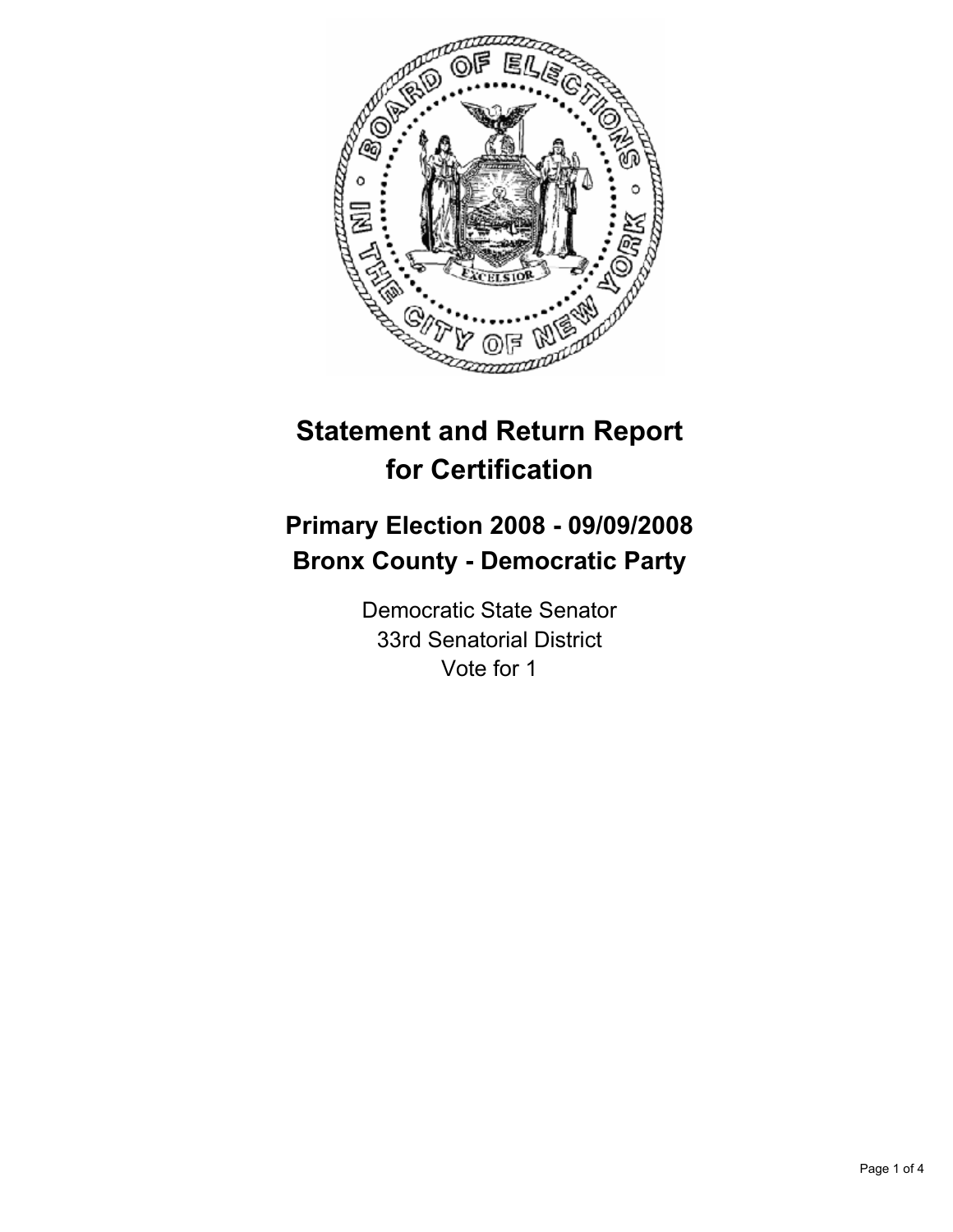

## **Assembly District 76**

| <b>EMERGENCY</b>    |    |
|---------------------|----|
| ABSENTEE/MILITARY   |    |
| <b>AFFIDAVIT</b>    |    |
| PEDRO ESPADA JR.    | 27 |
| EFRAIN GONZALEZ JR. | 67 |
| <b>Total Votes</b>  | 94 |

#### **Assembly District 77**

| <b>EMERGENCY</b>    | U   |
|---------------------|-----|
| ABSENTEE/MILITARY   |     |
| AFFIDAVIT           | 20  |
| PEDRO ESPADA JR.    | 55  |
| EFRAIN GONZALEZ JR. | 54  |
| <b>Total Votes</b>  | 109 |
|                     |     |

## **Assembly District 78**

| <b>Total Votes</b>        | 2,453 |
|---------------------------|-------|
| RICHARD SOTO (WRITE-IN)   |       |
| JUNE LELAND (WRITE-IN)    |       |
| JUNE EISLAND (WRITE-IN)   |       |
| JOHN M REILLY (WRITE-IN)  | 2     |
| JEFFREY L OTTO (WRITE-IN) | 2     |
| JEFF KLINE (WRITE-IN)     |       |
| EFRAIN GONZALEZ JR.       | 785   |
| PEDRO ESPADA JR.          | 1,660 |
| AFFIDAVIT                 | 183   |
| ABSENTEE/MILITARY         | 86    |
| <b>EMERGENCY</b>          | 2     |

#### **Assembly District 79**

| <b>EMERGENCY</b>    | 0     |
|---------------------|-------|
| ABSENTEE/MILITARY   | 35    |
| <b>AFFIDAVIT</b>    | 96    |
| PEDRO ESPADA JR.    | 622   |
| EFRAIN GONZALEZ JR. | 419   |
| <b>Total Votes</b>  | 1,041 |

### **Assembly District 80**

| <b>EMERGENCY</b>            |     |
|-----------------------------|-----|
| ABSENTEE/MILITARY           | 31  |
| AFFIDAVIT                   | 65  |
| PEDRO ESPADA JR.            | 313 |
| EFRAIN GONZALEZ JR.         | 312 |
| MARGARET GROARKE (WRITE-IN) |     |
| <b>Total Votes</b>          | 629 |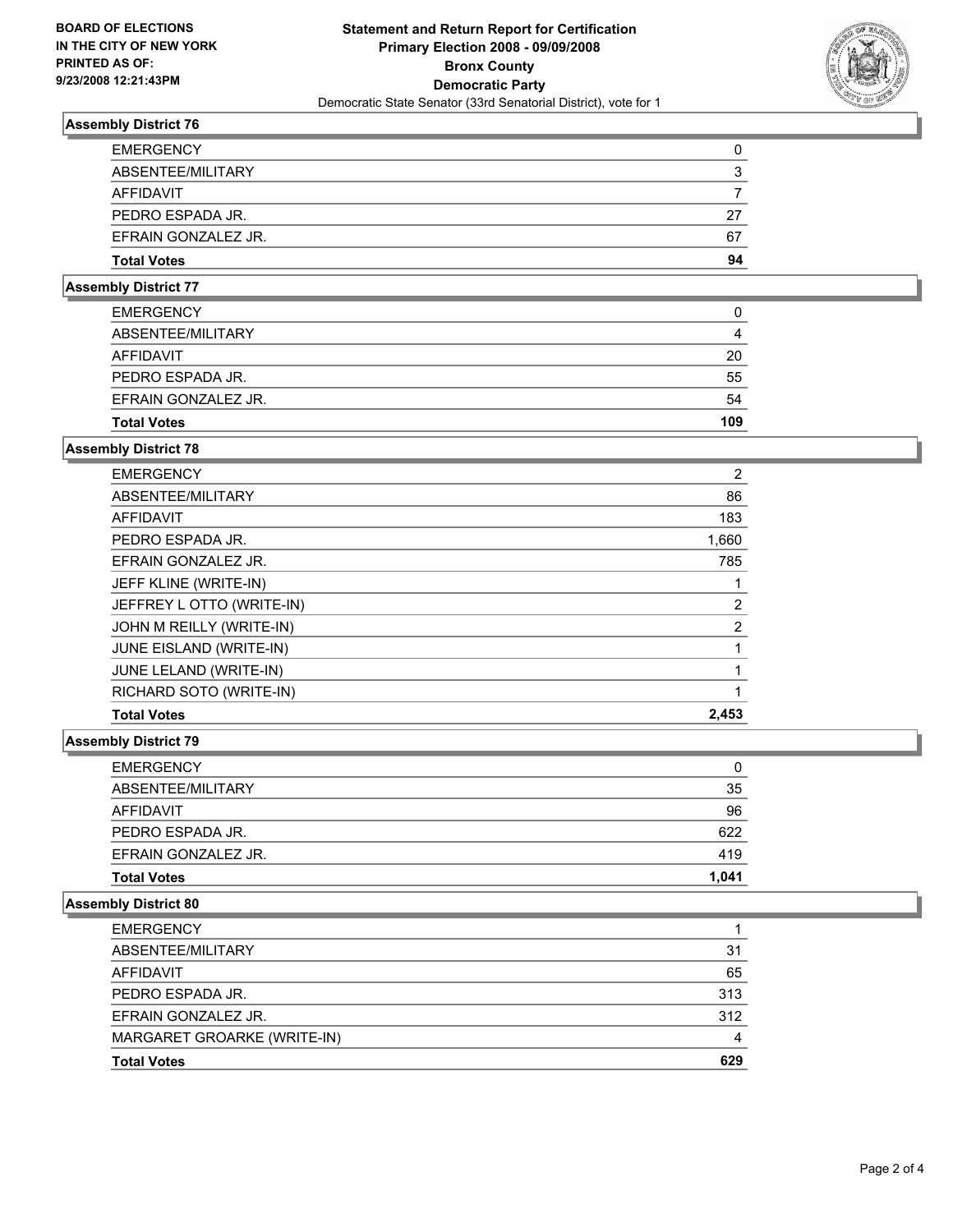

### **Assembly District 81**

| <b>Assembly District 86</b> |       |
|-----------------------------|-------|
| <b>Total Votes</b>          | 1,612 |
| PETER HEIMAN (WRITE-IN)     |       |
| BERNARD STEIN (WRITE-IN)    |       |
| EFRAIN GONZALEZ JR.         | 837   |
| PEDRO ESPADA JR.            | 773   |
| AFFIDAVIT                   | 163   |
| ABSENTEE/MILITARY           | 106   |
| <b>EMERGENCY</b>            | 45    |

| <b>Total Votes</b>  | 2,414 |
|---------------------|-------|
| EFRAIN GONZALEZ JR. | 876   |
| PEDRO ESPADA JR.    | 1,538 |
| AFFIDAVIT           | 214   |
| ABSENTEE/MILITARY   | 60    |
| <b>EMERGENCY</b>    | 9     |